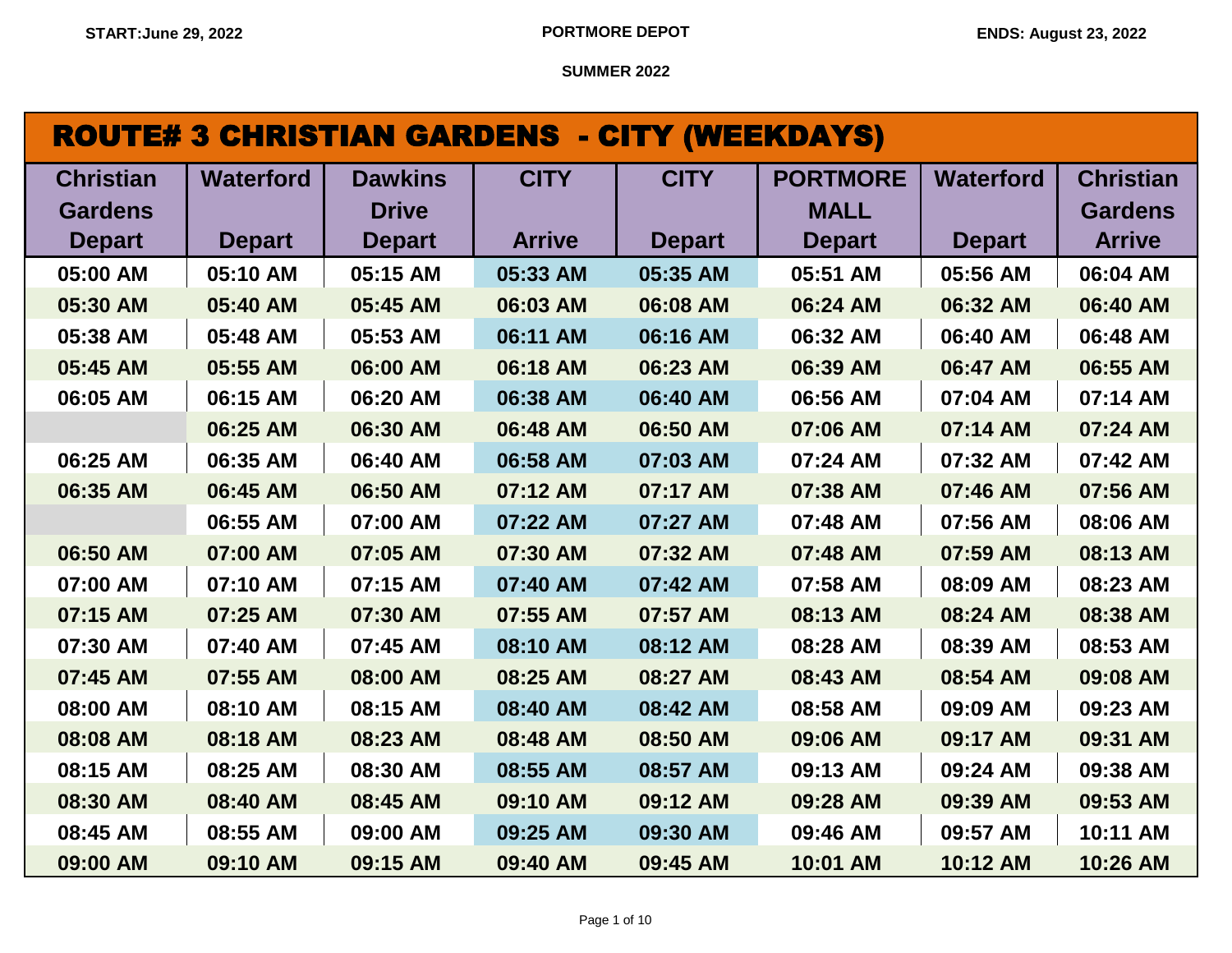| 09:15 AM | 09:25 AM | 09:30 AM | 09:55 AM | 10:00 AM | 10:16 AM | 10:27 AM | 10:41 AM |
|----------|----------|----------|----------|----------|----------|----------|----------|
| 09:30 AM | 09:40 AM | 09:45 AM | 10:10 AM | 10:15 AM | 10:31 AM | 10:42 AM | 10:56 AM |
| 09:38 AM | 09:48 AM | 09:53 AM | 10:18 AM | 10:23 AM | 10:39 AM | 10:50 AM | 11:04 AM |
| 09:45 AM | 09:55 AM | 10:00 AM | 10:25 AM | 10:30 AM | 10:46 AM | 10:57 AM | 11:11 AM |
| 10:00 AM | 10:10 AM | 10:15 AM | 10:40 AM | 10:45 AM | 11:01 AM | 11:12 AM | 11:26 AM |
| 10:15 AM | 10:25 AM | 10:30 AM | 10:55 AM | 11:00 AM | 11:16 AM | 11:27 AM | 11:41 AM |
| 10:30 AM | 10:40 AM | 10:55 AM | 11:30 AM | 11:32 AM | 11:53 AM | 12:01 PM | 12:13 PM |
| 10:45 AM | 10:55 AM | 11:10 AM | 11:45 AM | 11:50 AM | 12:11 PM | 12:26 PM | 12:38 PM |
| 11:00 AM | 11:10 AM | 11:25 AM | 12:00 PM | 12:05 PM | 12:33 PM | 12:48 PM | 01:00 PM |
| 11:08 AM | 11:18 AM | 11:33 AM | 12:08 PM | 12:13 PM | 12:41 PM | 12:56 PM | 01:08 PM |
| 11:15 AM | 11:25 AM | 11:40 AM | 12:10 PM | 12:20 PM | 12:48 PM | 01:03 PM | 01:15 PM |
| 11:30 AM | 11:40 AM | 11:55 AM | 12:25 PM | 12:35 PM | 01:03 PM | 01:18 PM | 01:30 PM |
| 11:45 AM | 11:55 AM | 12:10 PM | 12:40 PM | 12:50 PM | 01:18 PM | 01:33 PM | 01:45 PM |
| 12:15 PM | 12:30 PM | 12:40 PM | 01:05 PM | 01:15 PM | 01:43 PM | 01:58 PM | 02:10 PM |
| 12:45 PM | 01:00 PM | 01:10 PM | 01:35 PM | 01:45 PM | 02:13 PM | 02:28 PM | 02:40 PM |
| 01:05 PM | 01:20 PM | 01:30 PM | 01:55 PM | 02:05 PM | 02:33 PM | 02:48 PM | 03:00 PM |
| 01:15 PM | 01:30 PM | 01:40 PM | 02:05 PM | 02:15 PM | 02:43 PM | 02:58 PM | 03:10 PM |
| 01:25 PM | 01:40 PM | 01:55 PM | 02:25 PM | 02:30 PM | 02:58 PM | 03:13 PM | 03:25 PM |
| 01:35 PM | 01:50 PM | 02:05 PM | 02:35 PM | 02:40 PM | 03:08 PM | 03:23 PM | 03:35 PM |
| 01:55 PM | 02:10 PM | 02:25 PM | 03:00 PM | 03:05 PM | 03:33 PM | 03:48 PM | 04:00 PM |
| 02:15 PM | 02:30 PM | 02:45 PM | 03:20 PM | 03:25 PM | 03:53 PM | 04:08 PM | 04:20 PM |
| 02:45 PM | 03:00 PM | 03:15 PM | 03:50 PM | 03:55 PM | 04:23 PM | 04:38 PM | 04:53 PM |
| 03:05 PM | 03:20 PM | 03:35 PM | 04:10 PM | 04:20 PM | 04:50 PM | 05:05 PM | 05:20 PM |
| 03:17 PM | 03:32 PM | 03:47 PM | 04:22 PM | 04:32 PM | 05:02 PM | 05:17 PM | 05:32 PM |
| 03:30 PM | 03:45 PM | 04:00 PM | 04:35 PM | 04:40 PM | 05:10 PM | 05:25 PM | 05:40 PM |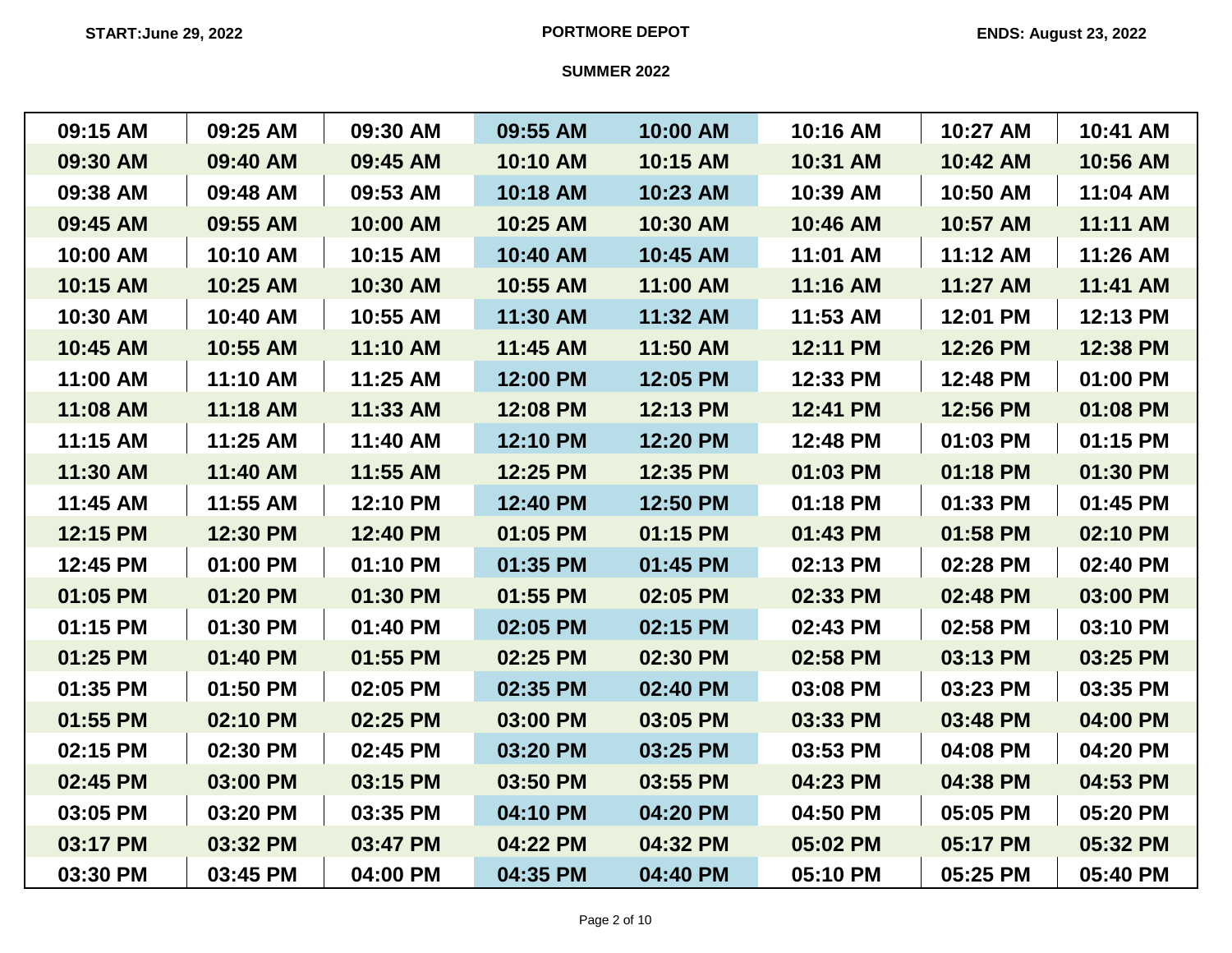| 03:40 PM | 03:55 PM | 04:10 PM | 04:45 PM | 04:55 PM | 05:25 PM | 05:40 PM | 05:55 PM |
|----------|----------|----------|----------|----------|----------|----------|----------|
| 04:05 PM | 04:20 PM | 04:35 PM | 05:10 PM | 05:15 PM | 05:45 PM | 06:00 PM | 06:15 PM |
| 04:30 PM | 04:50 PM | 05:05 PM | 05:40 PM | 05:45 PM | 06:15 PM | 06:30 PM | 06:45 PM |
| 05:00 PM | 05:20 PM | 05:35 PM | 06:10 PM | 06:15 PM | 06:45 PM | 07:00 PM | 07:15 PM |
| 05:25 PM | 05:45 PM | 06:00 PM | 06:35 PM | 06:40 PM | 07:10 PM | 07:25 PM | 07:40 PM |
| 05:37 PM | 05:57 PM | 06:12 PM | 06:47 PM | 06:52 PM | 07:22 PM | 07:37 PM | 07:47 PM |
| 05:50 PM | 06:10 PM | 06:25 PM | 07:00 PM | 07:05 PM | 07:35 PM | 07:44 PM | 07:54 PM |
| 06:05 PM | 06:25 PM | 06:40 PM | 07:15 PM | 07:20 PM | 07:50 PM | 07:59 PM | 08:09 PM |
| 06:20 PM | 06:40 PM | 06:55 PM | 07:30 PM | 07:40 PM | 08:05 PM | 08:14 PM | 08:24 PM |
| 06:50 PM | 07:10 PM | 07:25 PM | 08:00 PM | 08:10 PM | 08:35 PM | 08:44 PM | 08:54 PM |
| 07:20 PM | 07:40 PM | 07:55 PM | 08:30 PM | 08:35 PM | 09:00 PM | 09:09 PM | 09:19 PM |
| 07:50 PM | 08:05 PM | 08:15 PM | 08:45 PM | 08:47 PM | 09:09 PM | 09:18 PM | 09:28 PM |
| 09:00 PM | 09:15 PM | 09:30 PM | 10:05 PM | 10:10 PM | 10:35 PM | 10:44 PM | 10:54 PM |
| 09:30 PM | 09:45 PM | 10:00 PM | 10:35 PM | 10:40 PM | 11:05 PM | 11:14 PM | 11:24 PM |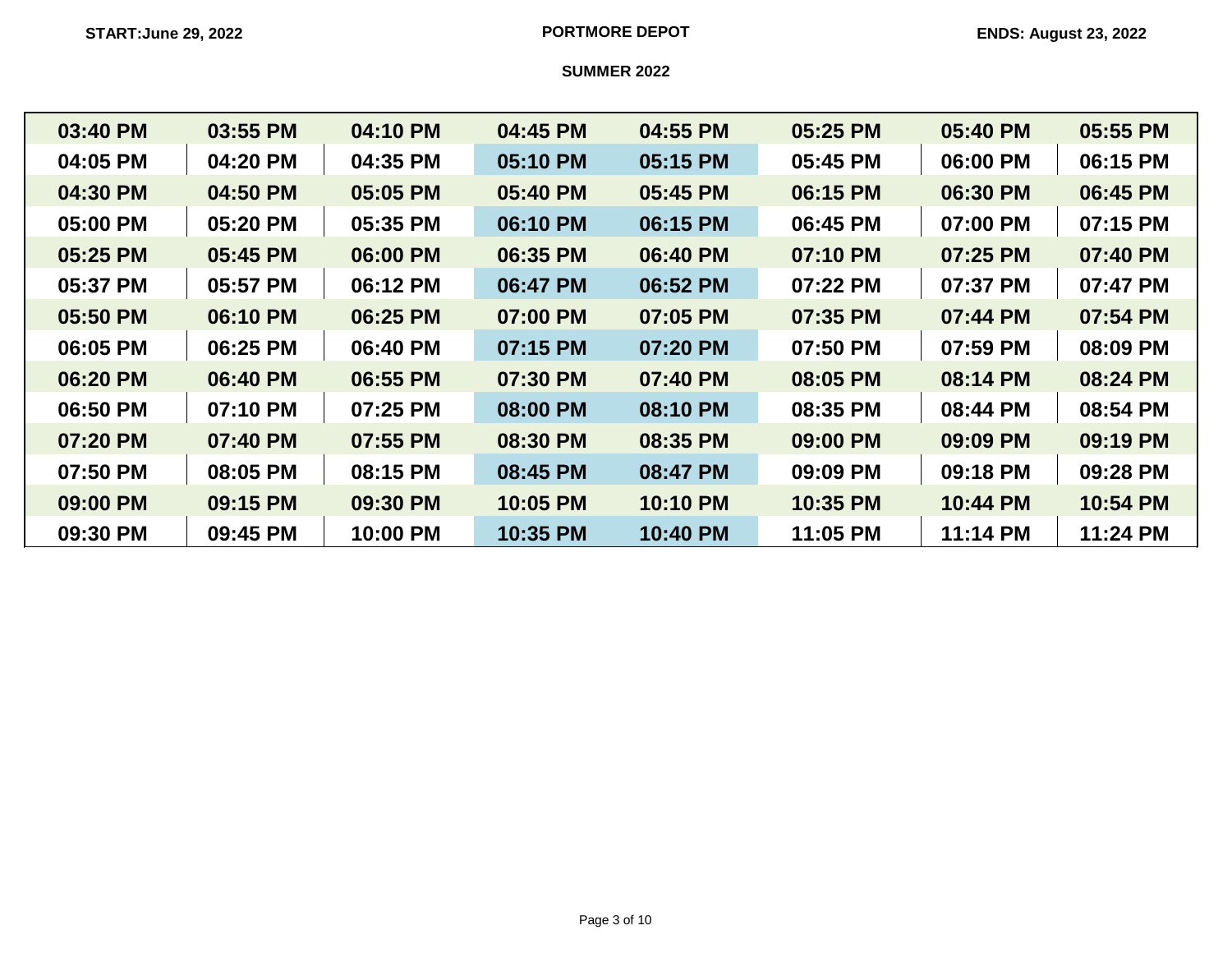| <b>ROUTE# 3 CHRISTIAN GARDENS - CITY (SATURDAY)</b> |  |
|-----------------------------------------------------|--|
|-----------------------------------------------------|--|

| <b>Christian</b> | <b>Waterford</b> | <b>Dawkins</b> | <b>CITY</b>   | <b>CITY</b>   | <b>Dawkins</b> | <b>Waterford</b> | <b>Christian</b> |
|------------------|------------------|----------------|---------------|---------------|----------------|------------------|------------------|
| <b>Gardens</b>   |                  | <b>Drive</b>   |               |               | <b>Pmall</b>   |                  | <b>Gardens</b>   |
| <b>Depart</b>    | <b>Depart</b>    | <b>Depart</b>  | <b>Arrive</b> | <b>Depart</b> | <b>Depart</b>  | <b>Depart</b>    | <b>Arrive</b>    |
| 05:40 AM         | 05:55 AM         | 06:05 AM       | 06:25 AM      | 06:35 AM      | 06:55 AM       | 07:05 AM         | 07:20 AM         |
| 06:10 AM         | 06:25 AM         | 06:35 AM       | 06:55 AM      | 07:05 AM      | 07:25 AM       | 07:35 AM         | 07:50 AM         |
| 06:40 AM         | 06:55 AM         | 07:05 AM       | 07:25 AM      | 07:35 AM      | 07:55 AM       | 08:05 AM         | 08:20 AM         |
| 07:05 AM         | 07:20 AM         | 07:30 AM       | 07:50 AM      | 08:00 AM      | 08:20 AM       | 08:30 AM         | 08:45 AM         |
| 07:30 AM         | 07:45 AM         | 07:55 AM       | 08:15 AM      | 08:25 AM      | 08:45 AM       | 08:55 AM         | 09:10 AM         |
| 08:00 AM         | 08:15 AM         | 08:25 AM       | 08:45 AM      | 08:55 AM      | 09:15 AM       | 09:25 AM         | 09:40 AM         |
| 08:30 AM         | 08:45 AM         | 08:55 AM       | 09:15 AM      | 09:25 AM      | 09:45 AM       | 09:55 AM         | 10:10 AM         |
| 08:57 AM         | 09:12 AM         | 09:22 AM       | 09:42 AM      | 09:52 AM      | 10:12 AM       | 10:22 AM         | 10:37 AM         |
| 09:24 AM         | 09:39 AM         | 09:49 AM       | 10:09 AM      | 10:19 AM      | 10:39 AM       | 10:49 AM         | 11:04 AM         |
| 09:51 AM         | 10:06 AM         | 10:16 AM       | 10:36 AM      | 10:46 AM      | 11:06 AM       | 11:16 AM         | 11:31 AM         |
| 10:18 AM         | 10:33 AM         | 10:43 AM       | 11:03 AM      | 11:13 AM      | 11:33 AM       | 11:43 AM         | 11:58 AM         |
| 10:45 AM         | 11:00 AM         | 11:10 AM       | 11:30 AM      | 11:40 AM      | 12:00 PM       | 12:10 PM         | 12:25 PM         |
| 11:12 AM         | 11:27 AM         | 11:37 AM       | 11:57 AM      | 12:07 PM      | 12:27 PM       | 12:37 PM         | 12:52 PM         |
| 11:39 AM         | 11:54 AM         | 12:04 PM       | 12:24 PM      | 12:34 PM      | 12:54 PM       | 01:04 PM         | 01:19 PM         |
| 12:06 PM         | 12:21 PM         | 12:31 PM       | 12:51 PM      | 01:01 PM      | 01:21 PM       | 01:31 PM         | 01:46 PM         |
| 12:33 PM         | 12:48 PM         | 12:58 PM       | 01:18 PM      | 01:28 PM      | 01:48 PM       | 01:58 PM         | 02:13 PM         |
| 01:00 PM         | 01:15 PM         | 01:25 PM       | 01:45 PM      | 01:55 PM      | 02:15 PM       | 02:25 PM         | 02:40 PM         |
| 01:27 PM         | 01:42 PM         | 01:52 PM       | 02:12 PM      | 02:22 PM      | 02:42 PM       | 02:52 PM         | 03:07 PM         |
| 01:54 PM         | 02:09 PM         | 02:19 PM       | 02:39 PM      | 02:49 PM      | 03:09 PM       | 03:19 PM         | 03:34 PM         |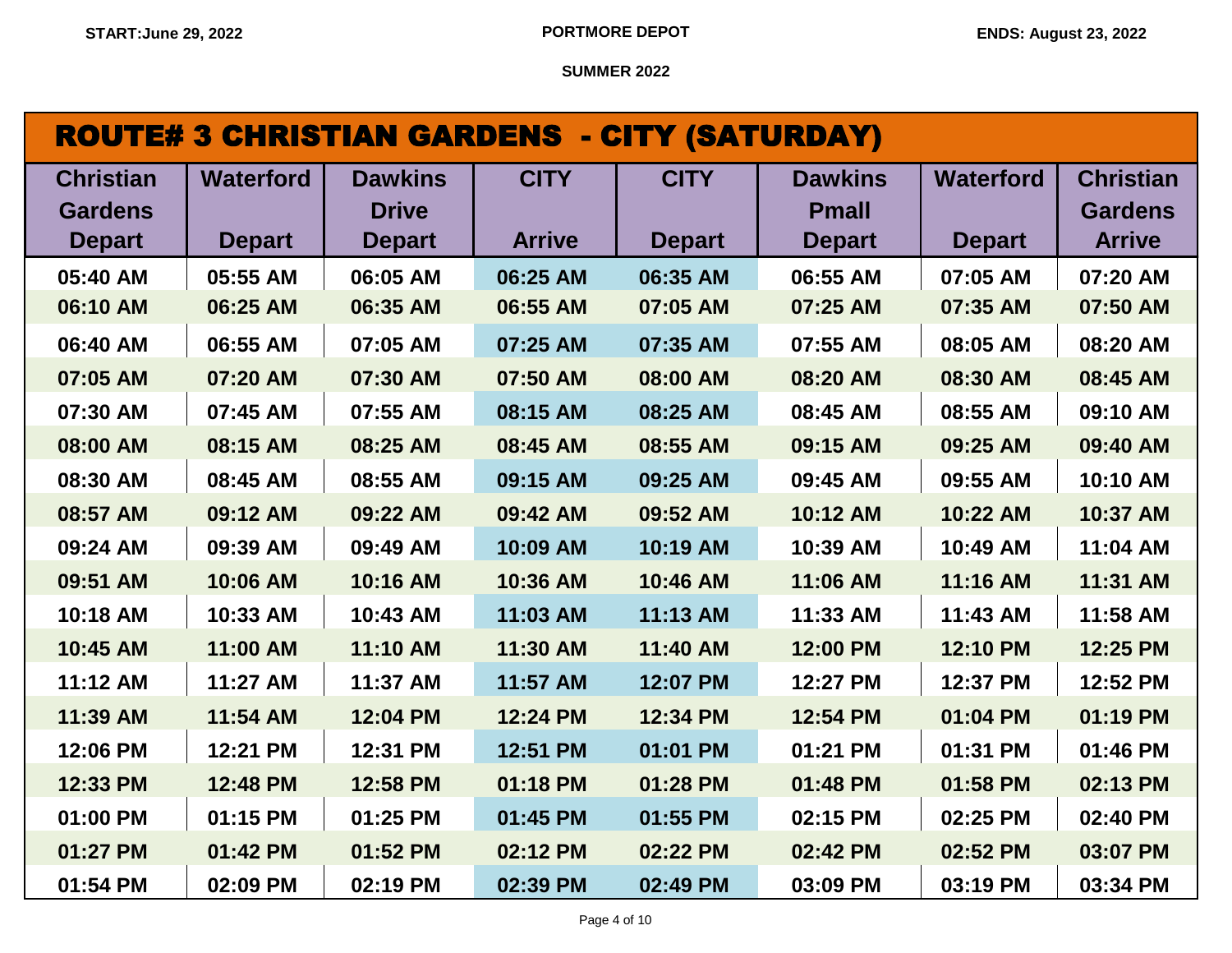| 02:21 PM | 02:36 PM | 02:46 PM | 03:06 PM | 03:16 PM | 03:36 PM | 03:46 PM | 04:01 PM |
|----------|----------|----------|----------|----------|----------|----------|----------|
| 02:48 PM | 03:03 PM | 03:13 PM | 03:33 PM | 03:43 PM | 04:03 PM | 04:13 PM | 04:28 PM |
| 03:15 PM | 03:30 PM | 03:40 PM | 04:00 PM | 04:10 PM | 04:30 PM | 04:40 PM | 04:55 PM |
| 03:42 PM | 03:57 PM | 04:07 PM | 04:27 PM | 04:37 PM | 04:57 PM | 05:07 PM | 05:22 PM |
| 04:09 PM | 04:24 PM | 04:34 PM | 04:54 PM | 05:04 PM | 05:24 PM | 05:34 PM | 05:49 PM |
| 04:36 PM | 04:51 PM | 05:01 PM | 05:21 PM | 05:31 PM | 05:51 PM | 06:01 PM | 06:16 PM |
| 05:03 PM | 05:18 PM | 05:28 PM | 05:48 PM | 05:58 PM | 06:18 PM | 06:28 PM | 06:43 PM |
| 05:30 PM | 05:45 PM | 05:55 PM | 06:15 PM | 06:25 PM | 06:45 PM | 06:55 PM | 07:10 PM |
| 05:57 PM | 06:12 PM | 06:22 PM | 06:42 PM | 06:52 PM | 07:12 PM | 07:22 PM | 07:37 PM |
| 06:24 PM | 06:39 PM | 06:49 PM | 07:09 PM | 07:19 PM | 07:39 PM | 07:49 PM | 08:04 PM |
| 06:51 PM | 07:06 PM | 07:16 PM | 07:36 PM | 07:46 PM | 08:06 PM | 08:16 PM | 08:31 PM |
| 07:18 PM | 07:33 PM | 07:43 PM | 08:03 PM | 08:13 PM | 08:33 PM | 08:43 PM | 08:58 PM |
| 07:45 PM | 08:00 PM | 08:10 PM | 08:30 PM | 08:40 PM | 09:00 PM | 09:10 PM | 09:25 PM |
| 08:12 PM | 08:27 PM | 08:37 PM | 08:57 PM | 09:07 PM | 09:27 PM | 09:37 PM | 09:52 PM |
| 08:40 PM | 08:55 PM | 09:05 PM | 09:25 PM | 09:35 PM | 09:55 PM | 10:05 PM | 10:20 PM |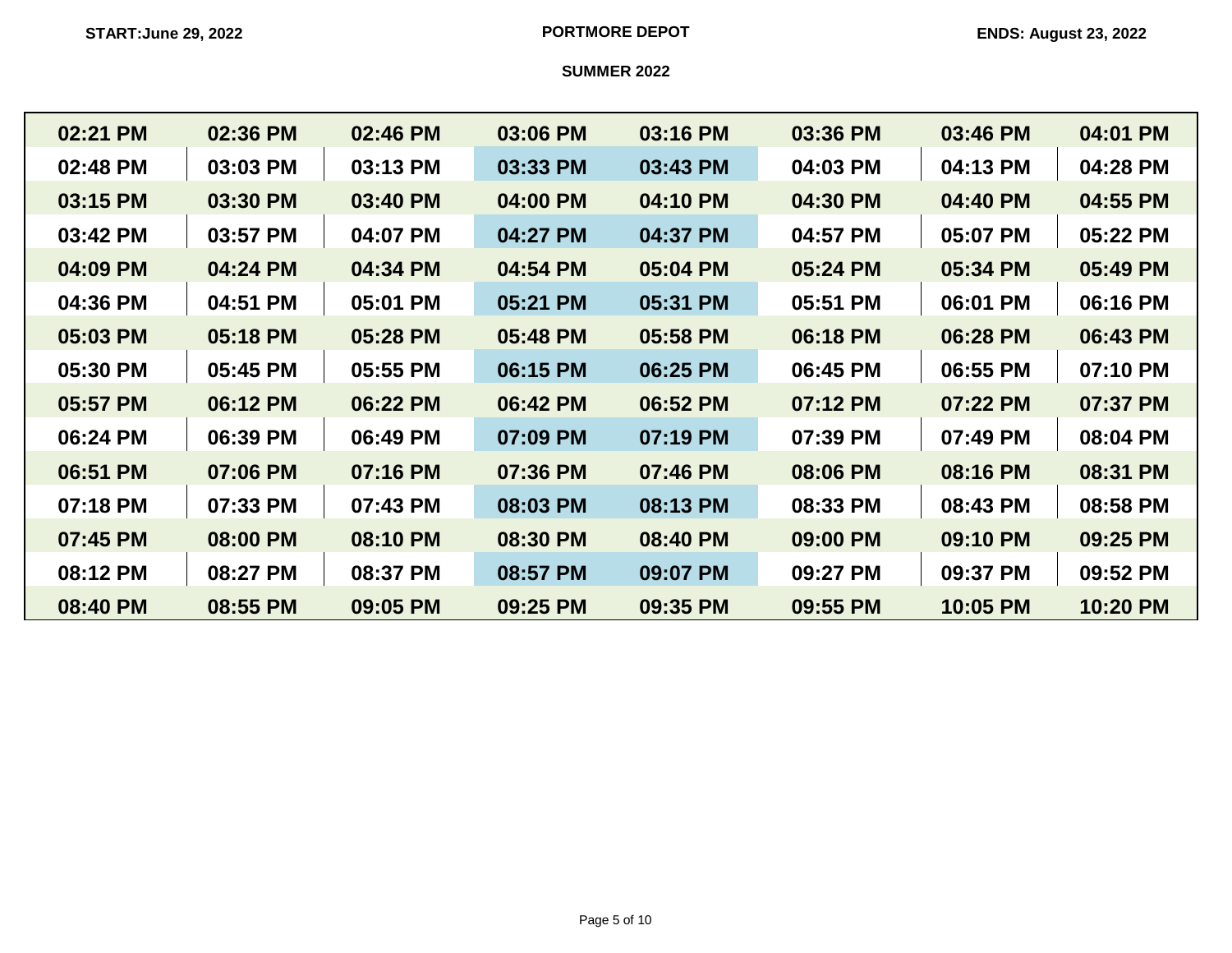| <b>ROUTE# 3 CHRISTIAN GARDENS - CITY (SUNDAYS)</b> |                  |                |               |               |                |                  |                  |  |  |
|----------------------------------------------------|------------------|----------------|---------------|---------------|----------------|------------------|------------------|--|--|
| <b>Christian</b>                                   | <b>Waterford</b> | <b>Dawkins</b> | <b>CITY</b>   | <b>CITY</b>   | <b>Dawkins</b> | <b>Waterford</b> | <b>Christian</b> |  |  |
| <b>Gardens</b>                                     |                  | <b>Drive</b>   |               |               | <b>Pmall</b>   |                  | <b>Gardens</b>   |  |  |
| <b>Depart</b>                                      | <b>Depart</b>    | <b>Depart</b>  | <b>Arrive</b> | <b>Depart</b> | <b>Depart</b>  | <b>Depart</b>    | <b>Arrive</b>    |  |  |
| 05:40 AM                                           | 05:55 AM         | 06:05 AM       | 06:25 AM      | 06:35 AM      | 06:55 AM       | 07:05 AM         | 07:20 AM         |  |  |
| 06:10 AM                                           | 06:25 AM         | 06:35 AM       | 06:55 AM      | 07:05 AM      | 07:25 AM       | 07:35 AM         | 07:50 AM         |  |  |
| 06:40 AM                                           | 06:55 AM         | 07:05 AM       | 07:25 AM      | 07:35 AM      | 07:55 AM       | 08:05 AM         | 08:20 AM         |  |  |
| 07:05 AM                                           | 07:20 AM         | 07:30 AM       | 07:50 AM      | 08:00 AM      | 08:20 AM       | 08:30 AM         | 08:45 AM         |  |  |
| 07:30 AM                                           | 07:45 AM         | 07:55 AM       | 08:15 AM      | 08:25 AM      | 08:45 AM       | 08:55 AM         | 09:10 AM         |  |  |
| 08:00 AM                                           | 08:15 AM         | 08:25 AM       | 08:45 AM      | 08:55 AM      | 09:15 AM       | 09:25 AM         | 09:40 AM         |  |  |
| 08:30 AM                                           | 08:45 AM         | 08:55 AM       | 09:15 AM      | 09:25 AM      | 09:45 AM       | 09:55 AM         | 10:10 AM         |  |  |
| 08:57 AM                                           | 09:12 AM         | 09:22 AM       | 09:42 AM      | 09:52 AM      | 10:12 AM       | 10:22 AM         | 10:37 AM         |  |  |
| 09:24 AM                                           | 09:39 AM         | 09:49 AM       | 10:09 AM      | 10:19 AM      | 10:39 AM       | 10:49 AM         | 11:04 AM         |  |  |
| 09:51 AM                                           | 10:06 AM         | 10:16 AM       | 10:36 AM      | 10:46 AM      | 11:06 AM       | 11:16 AM         | 11:31 AM         |  |  |
| 10:18 AM                                           | 10:33 AM         | 10:43 AM       | 11:03 AM      | 11:13 AM      | 11:33 AM       | 11:43 AM         | 11:58 AM         |  |  |
| 10:45 AM                                           | 11:00 AM         | 11:10 AM       | 11:30 AM      | 11:40 AM      | 12:00 PM       | 12:10 PM         | 12:25 PM         |  |  |
| 11:12 AM                                           | 11:27 AM         | 11:37 AM       | 11:57 AM      | 12:07 PM      | 12:27 PM       | 12:37 PM         | 12:52 PM         |  |  |
| 11:39 AM                                           | 11:54 AM         | 12:04 PM       | 12:24 PM      | 12:34 PM      | 12:54 PM       | 01:04 PM         | 01:19 PM         |  |  |
| 12:06 PM                                           | 12:21 PM         | 12:31 PM       | 12:51 PM      | 01:01 PM      | 01:21 PM       | 01:31 PM         | 01:46 PM         |  |  |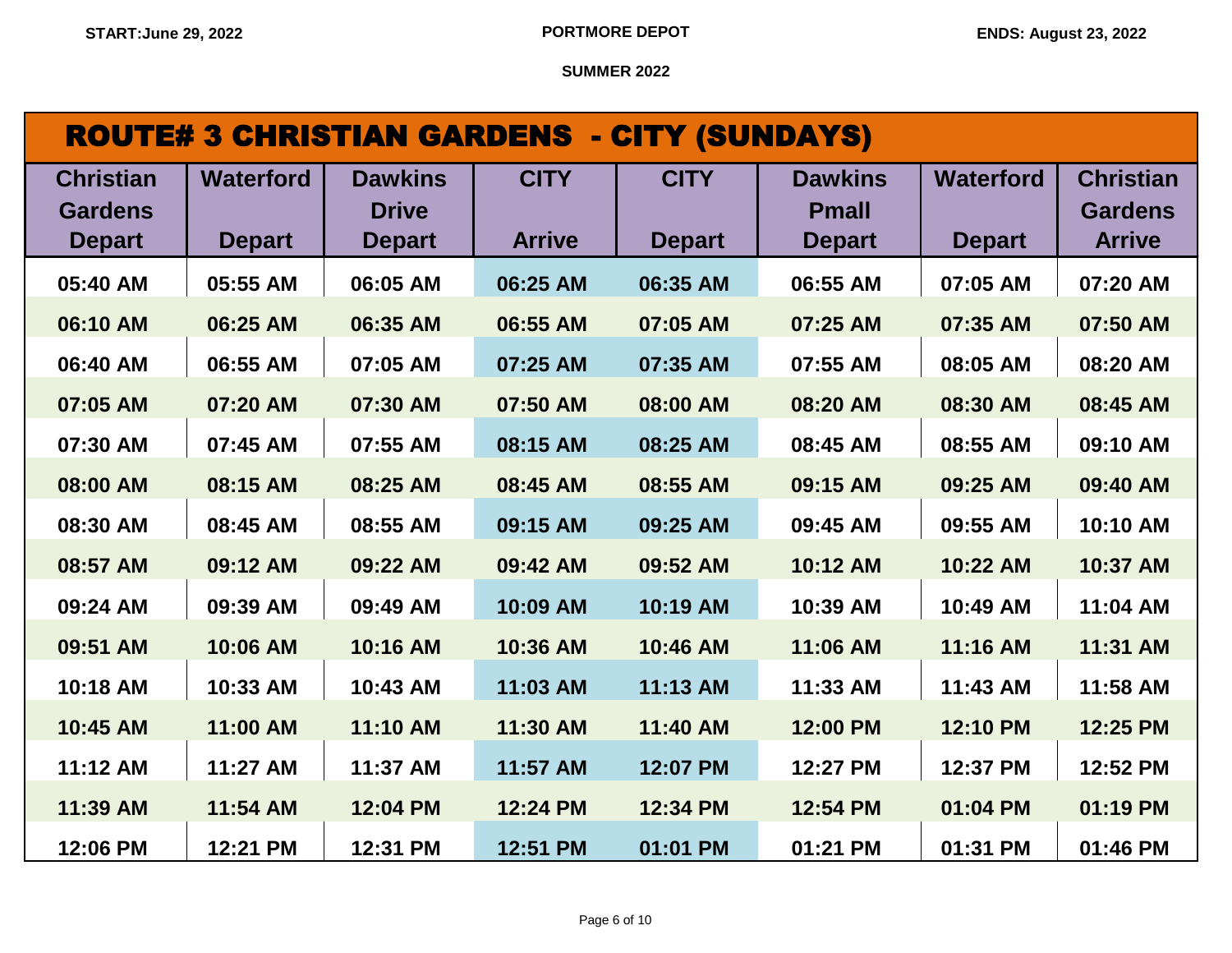| 12:33 PM | 12:48 PM | <b>12:58 PM</b> | 01:18 PM   | 01:28 PM | 01:48 PM | 01:58 PM | 02:13 PM |
|----------|----------|-----------------|------------|----------|----------|----------|----------|
| 01:00 PM | 01:15 PM | $01:25$ PM      | $01:45$ PM | 01:55 PM | 02:15 PM | 02:25 PM | 02:40 PM |
| 01:27 PM | 01:42 PM | 01:52 PM        | 02:12 PM   | 02:22 PM | 02:42 PM | 02:52 PM | 03:07 PM |
| 01:54 PM | 02:09 PM | 02:19 PM        | 02:39 PM   | 02:49 PM | 03:09 PM | 03:19 PM | 03:34 PM |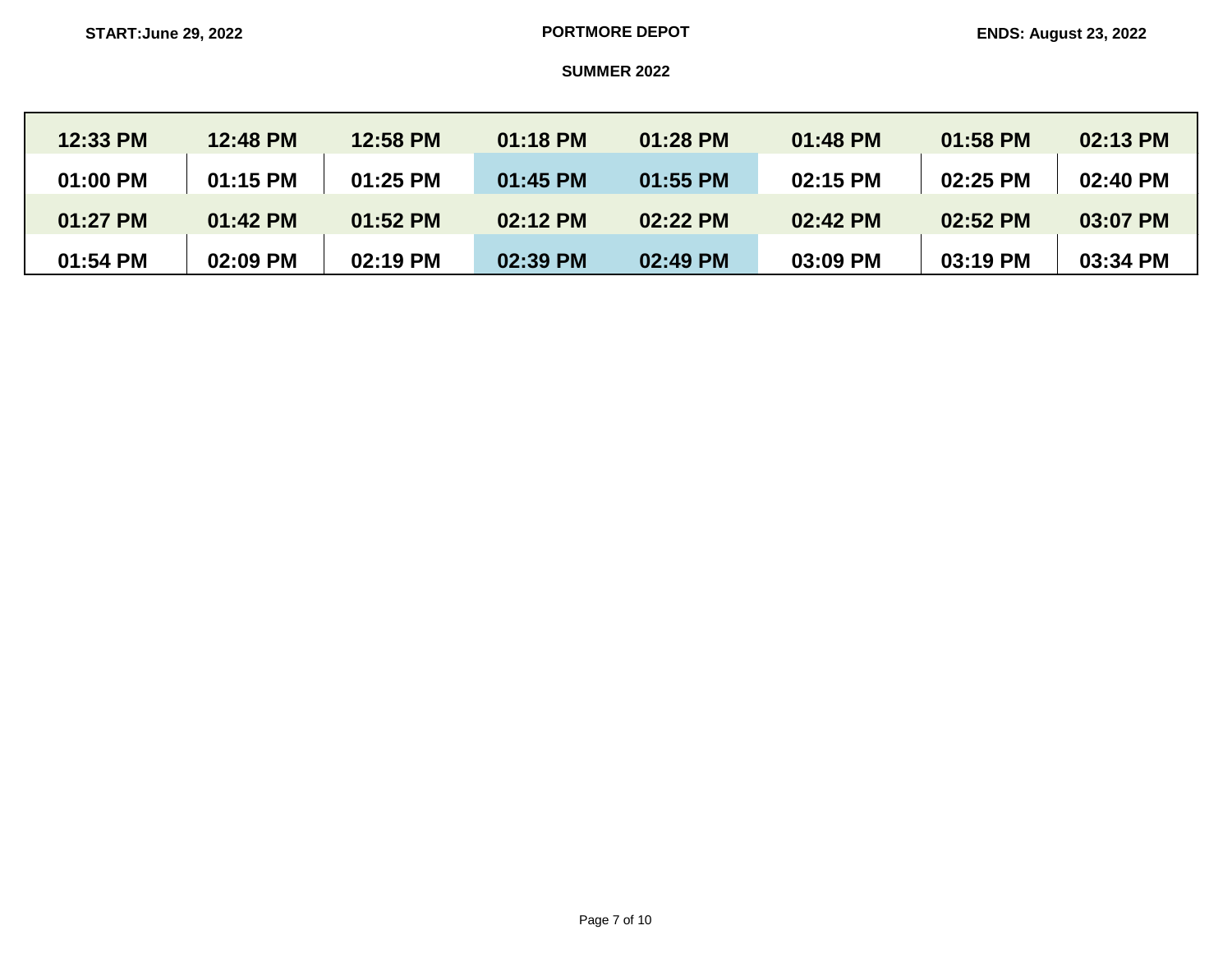| 02:21 PM | 02:36 PM | 02:46 PM | 03:06 PM | 03:16 PM | 03:36 PM | 03:46 PM | 04:01 PM |
|----------|----------|----------|----------|----------|----------|----------|----------|
| 02:48 PM | 03:03 PM | 03:13 PM | 03:33 PM | 03:43 PM | 04:03 PM | 04:13 PM | 04:28 PM |
| 03:15 PM | 03:30 PM | 03:40 PM | 04:00 PM | 04:10 PM | 04:30 PM | 04:40 PM | 04:55 PM |
| 03:42 PM | 03:57 PM | 04:07 PM | 04:27 PM | 04:37 PM | 04:57 PM | 05:07 PM | 05:22 PM |
| 04:09 PM | 04:24 PM | 04:34 PM | 04:54 PM | 05:04 PM | 05:24 PM | 05:34 PM | 05:49 PM |
| 04:36 PM | 04:51 PM | 05:01 PM | 05:21 PM | 05:31 PM | 05:51 PM | 06:01 PM | 06:16 PM |
| 05:03 PM | 05:18 PM | 05:28 PM | 05:48 PM | 05:58 PM | 06:18 PM | 06:28 PM | 06:43 PM |
| 05:30 PM | 05:45 PM | 05:55 PM | 06:15 PM | 06:25 PM | 06:45 PM | 06:55 PM | 07:10 PM |
| 05:57 PM | 06:12 PM | 06:22 PM | 06:42 PM | 06:52 PM | 07:12 PM | 07:22 PM | 07:37 PM |
| 06:24 PM | 06:39 PM | 06:49 PM | 07:09 PM | 07:19 PM | 07:39 PM | 07:49 PM | 08:04 PM |
| 06:51 PM | 07:06 PM | 07:16 PM | 07:36 PM | 07:46 PM | 08:06 PM | 08:16 PM | 08:31 PM |
| 07:18 PM | 07:33 PM | 07:43 PM | 08:03 PM | 08:13 PM | 08:33 PM | 08:43 PM | 08:58 PM |
| 07:45 PM | 08:00 PM | 08:10 PM | 08:30 PM | 08:40 PM | 09:00 PM | 09:10 PM | 09:25 PM |
| 08:12 PM | 08:27 PM | 08:37 PM | 08:57 PM | 09:07 PM | 09:27 PM | 09:37 PM | 09:52 PM |
| 08:40 PM | 08:55 PM | 09:05 PM | 09:25 PM | 09:35 PM | 09:55 PM | 10:05 PM | 10:20 PM |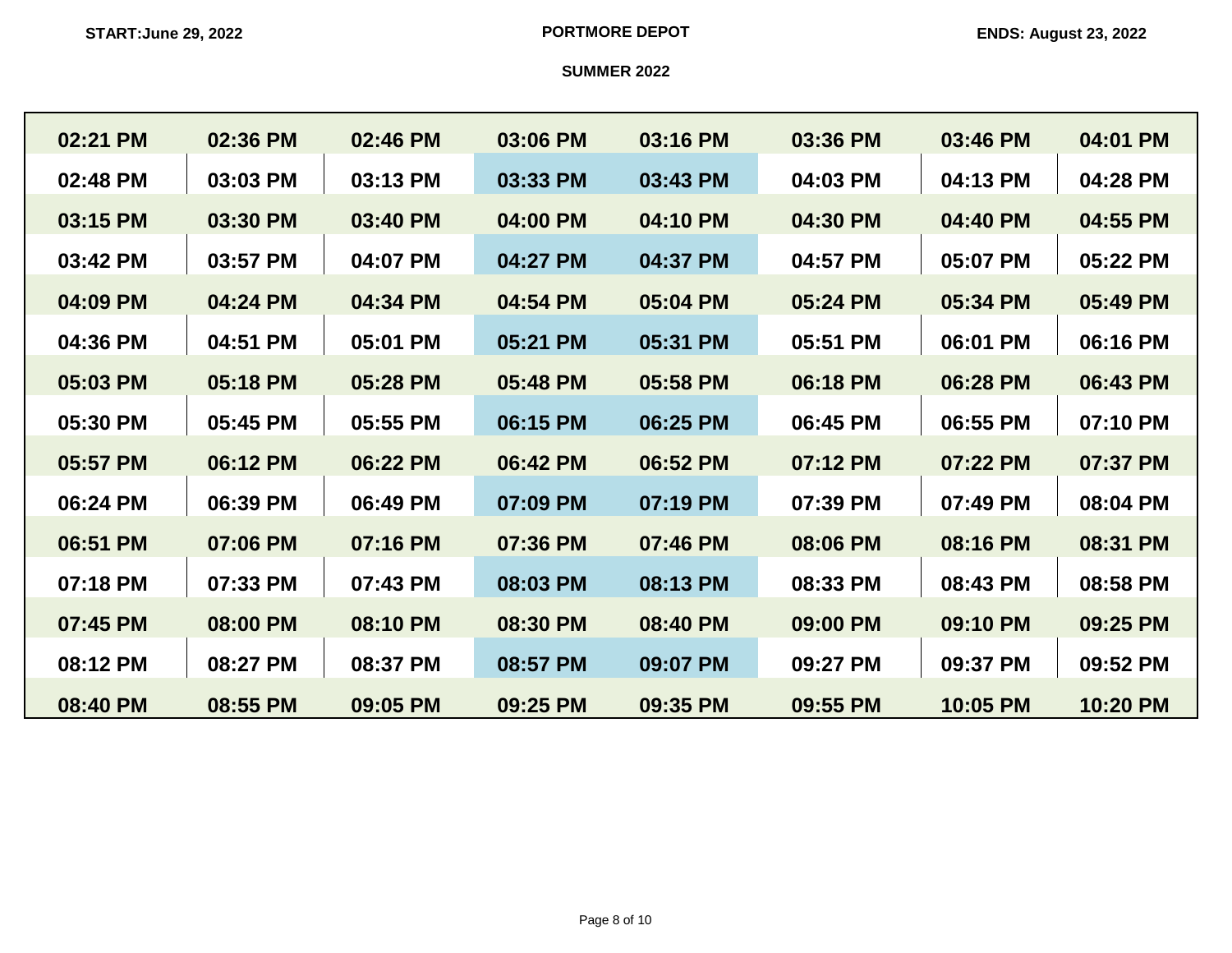| <b>ROUTE# 3 CHRISTIAN GARDENS - CITY (HOLIDAYS)</b> |                                   |                                                 |                              |                              |                                                 |                                   |                                                     |  |  |
|-----------------------------------------------------|-----------------------------------|-------------------------------------------------|------------------------------|------------------------------|-------------------------------------------------|-----------------------------------|-----------------------------------------------------|--|--|
| <b>Christian</b><br><b>Gardens</b><br><b>Depart</b> | <b>Waterford</b><br><b>Depart</b> | <b>Dawkins</b><br><b>Drive</b><br><b>Depart</b> | <b>CITY</b><br><b>Arrive</b> | <b>CITY</b><br><b>Depart</b> | <b>Dawkins</b><br><b>Pmall</b><br><b>Depart</b> | <b>Waterford</b><br><b>Depart</b> | <b>Christian</b><br><b>Gardens</b><br><b>Arrive</b> |  |  |
| 05:40 AM                                            | 05:55 AM                          | 06:05 AM                                        | 06:25 AM                     | 06:35 AM                     | 06:55 AM                                        | 07:05 AM                          | 07:20 AM                                            |  |  |
| 06:10 AM                                            | 06:25 AM                          | 06:35 AM                                        | 06:55 AM                     | 07:05 AM                     | 07:25 AM                                        | 07:35 AM                          | 07:50 AM                                            |  |  |
| 06:40 AM                                            | 06:55 AM                          | 07:05 AM                                        | 07:25 AM                     | 07:35 AM                     | 07:55 AM                                        | 08:05 AM                          | 08:20 AM                                            |  |  |
| 07:05 AM                                            | 07:20 AM                          | 07:30 AM                                        | 07:50 AM                     | 08:00 AM                     | 08:20 AM                                        | 08:30 AM                          | 08:45 AM                                            |  |  |
| 07:30 AM                                            | 07:45 AM                          | 07:55 AM                                        | 08:15 AM                     | 08:25 AM                     | 08:45 AM                                        | 08:55 AM                          | 09:10 AM                                            |  |  |
| 08:00 AM                                            | 08:15 AM                          | 08:25 AM                                        | 08:45 AM                     | 08:55 AM                     | 09:15 AM                                        | 09:25 AM                          | 09:40 AM                                            |  |  |
| 08:30 AM                                            | 08:45 AM                          | 08:55 AM                                        | 09:15 AM                     | 09:25 AM                     | 09:45 AM                                        | 09:55 AM                          | 10:10 AM                                            |  |  |
| 08:57 AM                                            | 09:12 AM                          | 09:22 AM                                        | 09:42 AM                     | 09:52 AM                     | 10:12 AM                                        | 10:22 AM                          | 10:37 AM                                            |  |  |
| 09:24 AM                                            | 09:39 AM                          | 09:49 AM                                        | 10:09 AM                     | 10:19 AM                     | 10:39 AM                                        | 10:49 AM                          | 11:04 AM                                            |  |  |
| 09:51 AM                                            | 10:06 AM                          | 10:16 AM                                        | 10:36 AM                     | 10:46 AM                     | 11:06 AM                                        | 11:16 AM                          | 11:31 AM                                            |  |  |
| 10:18 AM                                            | 10:33 AM                          | 10:43 AM                                        | 11:03 AM                     | 11:13 AM                     | 11:33 AM                                        | 11:43 AM                          | 11:58 AM                                            |  |  |
| 10:45 AM                                            | 11:00 AM                          | 11:10 AM                                        | 11:30 AM                     | 11:40 AM                     | 12:00 PM                                        | 12:10 PM                          | 12:25 PM                                            |  |  |
| 11:12 AM                                            | 11:27 AM                          | 11:37 AM                                        | 11:57 AM                     | 12:07 PM                     | 12:27 PM                                        | 12:37 PM                          | 12:52 PM                                            |  |  |
| 11:39 AM                                            | 11:54 AM                          | 12:04 PM                                        | 12:24 PM                     | 12:34 PM                     | 12:54 PM                                        | 01:04 PM                          | 01:19 PM                                            |  |  |
| 12:06 PM                                            | 12:21 PM                          | 12:31 PM                                        | 12:51 PM                     | 01:01 PM                     | 01:21 PM                                        | 01:31 PM                          | 01:46 PM                                            |  |  |

**12:33 PM 12:48 PM 12:58 PM 01:18 PM 01:28 PM 01:48 PM 01:58 PM 02:13 PM**